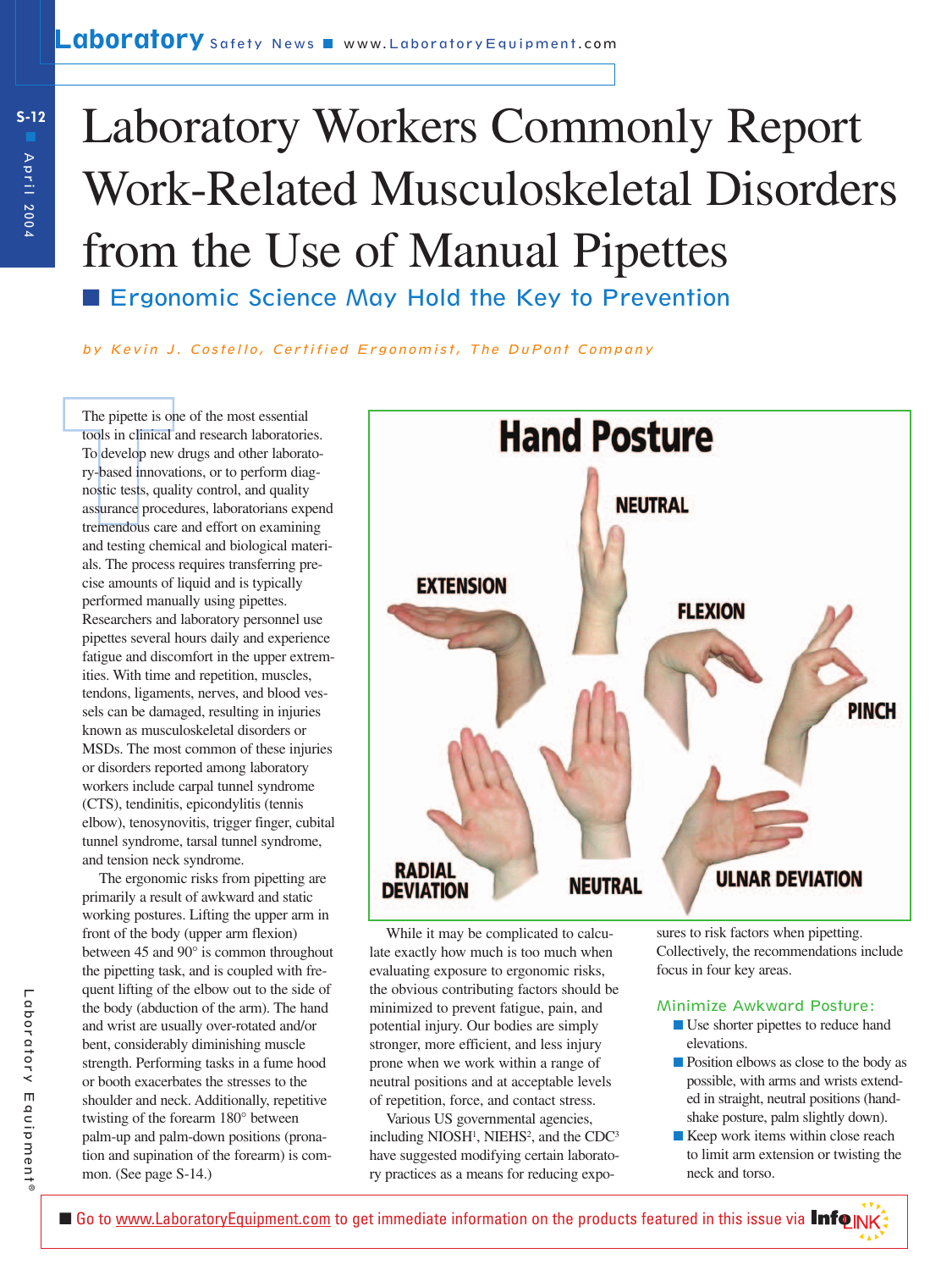- Minimize situations and time that arms are in an elevated position.
- Use adjustable chairs or ergonomically designed stools with proper back, thigh, and foot support.
- Use "low-profile" equipment (waste receptacles, solution containers, etc.).

# Minimize Force:

- Select/use pipettes that require less finger or thumb movement and physical effort when aspirating or dispensing fluids.
- Use only the force necessary to perform a task (avoid unnecessary exertion such as jamming on tips).
- Avoid repeated pounding with the base of the palm (common when applying tips).

## Minimize Repetition Effects:

- Distribute tasks to minimize the amount of continuous pipetting.
- Share workload between right and left sides of the body.
- Vary tasks among pipettor types where activation motions are different.
- Rotate pipetting tasks among several individuals.

### Minimize Contact Stress:

- Select/use pipettors that best fit the user's hand.
- Select pipettes that use the full hand with a relaxed grip span rather than a tight grip (clenched fist).
- Avoid sharp or hard work surfaces when resting arms or elbows, providing mats or rest pads as appropriate.





Ergonomic experts have made additional recommendations based on a number of studies:

- Wrist rotation should not exceed 90° from the work surface.
- Arm/hand elevation should not
- exceed 12" from the work surface.
- Hand posture should remain relaxed.
- Limit load levels (muscle activity)



to 15% MVC or below (Maximum Voluntary Contraction [MVC] is the maximum force a muscle can voluntarily generate during a static contraction. For any given task, the higher the %MVC, the greater the risk of fatigue and/or injury.).

▼▼▼

■ Use pipettes that accommodate variations in user hand sizes.

# **Definitions**

- **Repetition** the frequency at which a motion or task is duplicated with little variation in movement. For many tasks in the laboratory, such as pipetting, it's an unfortunate but unavoidable reality. The risk of WMSDs due to repetition is increased when combined with force, contact stress, and awkward postures.
- **Contact Stress** results from continuous contact between a hard object and sensitive tissues. Force and repetition combine to produce mechanical friction on soft tissue and tendons that is increased when forceful exertion is used, such as a firm grip when holding a pipette. A recommended limit for maximum contact pressure during repetitive work is 26 to 57 psi for males, and 14 psi for females.
- **Force** the physical effort needed to accomplish a motion or task. Force also refers to the stress or degree of loading placed on muscles and other tissues, such as the additional physical effort that may be needed to perform tasks in an awkward position.
- **Awkward Posture** positions of the body that deviate significantly from the neutral position while job tasks are performed, thereby increasing muscle load and effort. Examples of awkward posture as it applies to pipetting would include over-rotation and/or bending of the wrist, a clenched hand, or suspension of the arm high over the work surface.

**S-14**

April 2004